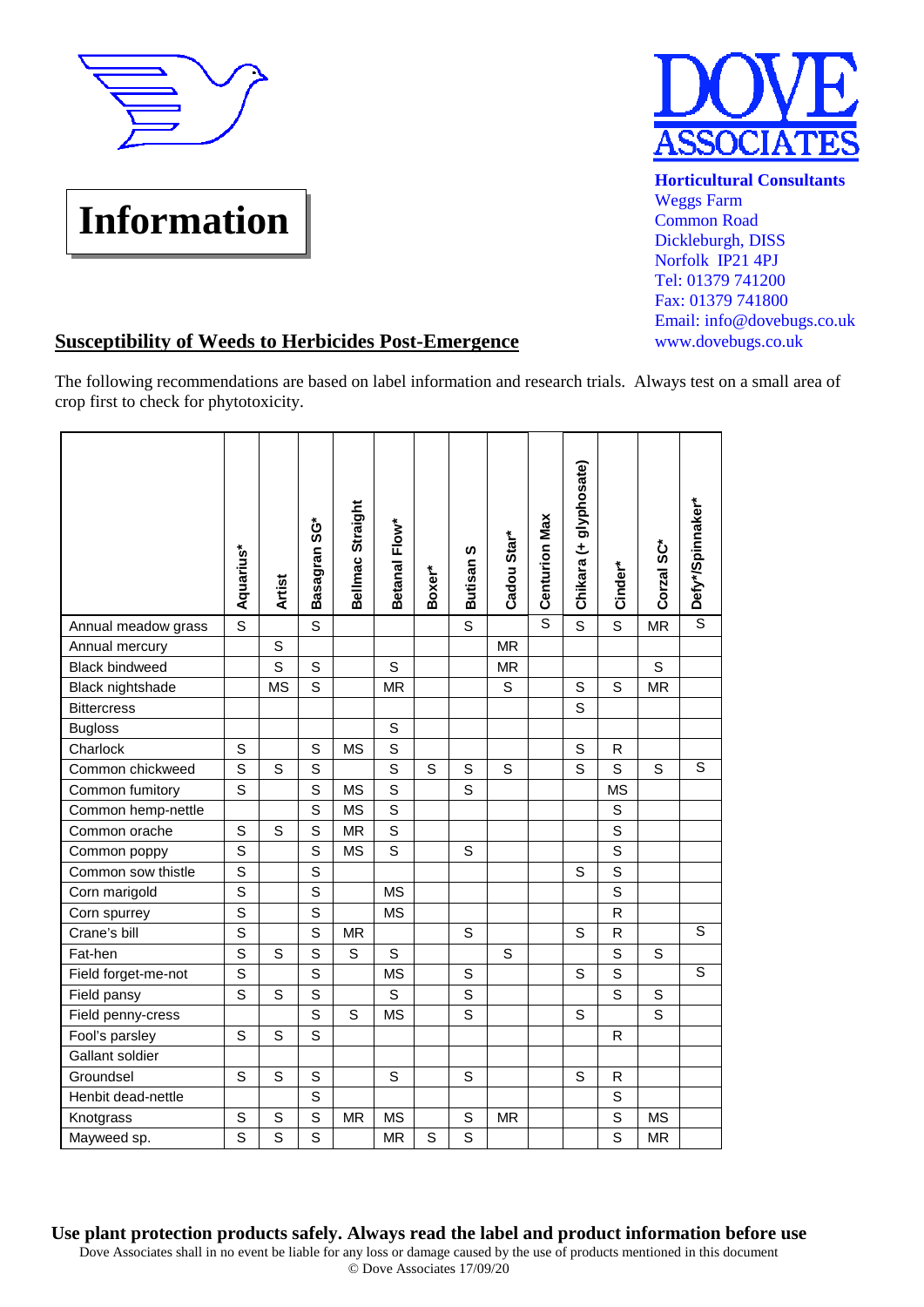|                   | Aquarius* | <b>Artist</b> | ဖွံ့<br>Basagran | Straight<br>Bellmac | Betanal Flow* | Boxer* | <b>S</b><br><b>Butisan</b> | Star <sup>*</sup><br>Cadou | <b>Centurion Max</b> | glyphosate)<br>±<br>Chikara | Cinder* | Corzal SC* | Defy*/Spinnaker* |
|-------------------|-----------|---------------|------------------|---------------------|---------------|--------|----------------------------|----------------------------|----------------------|-----------------------------|---------|------------|------------------|
| Pale persicaria   |           |               | S                |                     | S             |        |                            | S                          |                      |                             |         |            |                  |
| Parsley-piert     | S         |               | S                |                     |               |        | S                          |                            |                      |                             | S       |            |                  |
| Red dead-nettle   | S         | S             | S                |                     | S             |        | S                          |                            |                      | S                           | S       |            | S                |
| Redshank          |           | S             | S                |                     | <b>MS</b>     |        |                            | <b>MS</b>                  |                      | S                           | S       | MS         |                  |
| Scarlet pimpernel | S         |               | S                | <b>MR</b>           | S             |        |                            |                            |                      |                             | S       |            |                  |
| Shepherd's purse  | S         |               | $\mathsf S$      |                     | S             |        | S                          |                            |                      | S                           | S       |            |                  |
| Small nettle      | S         |               | S                | S                   | S             |        |                            |                            |                      | S                           | S       |            |                  |
| Speedwell sp.     | S         |               | S                |                     | <b>MS</b>     |        | S                          |                            |                      | S                           | S       |            | S                |
| White campion     |           |               |                  |                     |               |        |                            |                            |                      |                             |         |            |                  |
| Wild chamomile    |           |               |                  |                     |               |        |                            |                            |                      | S                           |         |            |                  |
| Wild radish       |           |               | S                |                     | S             | S      |                            | <b>MS</b>                  |                      | S                           | R.      |            |                  |
| Willowherb        |           |               |                  |                     |               |        | MR                         |                            |                      |                             |         |            |                  |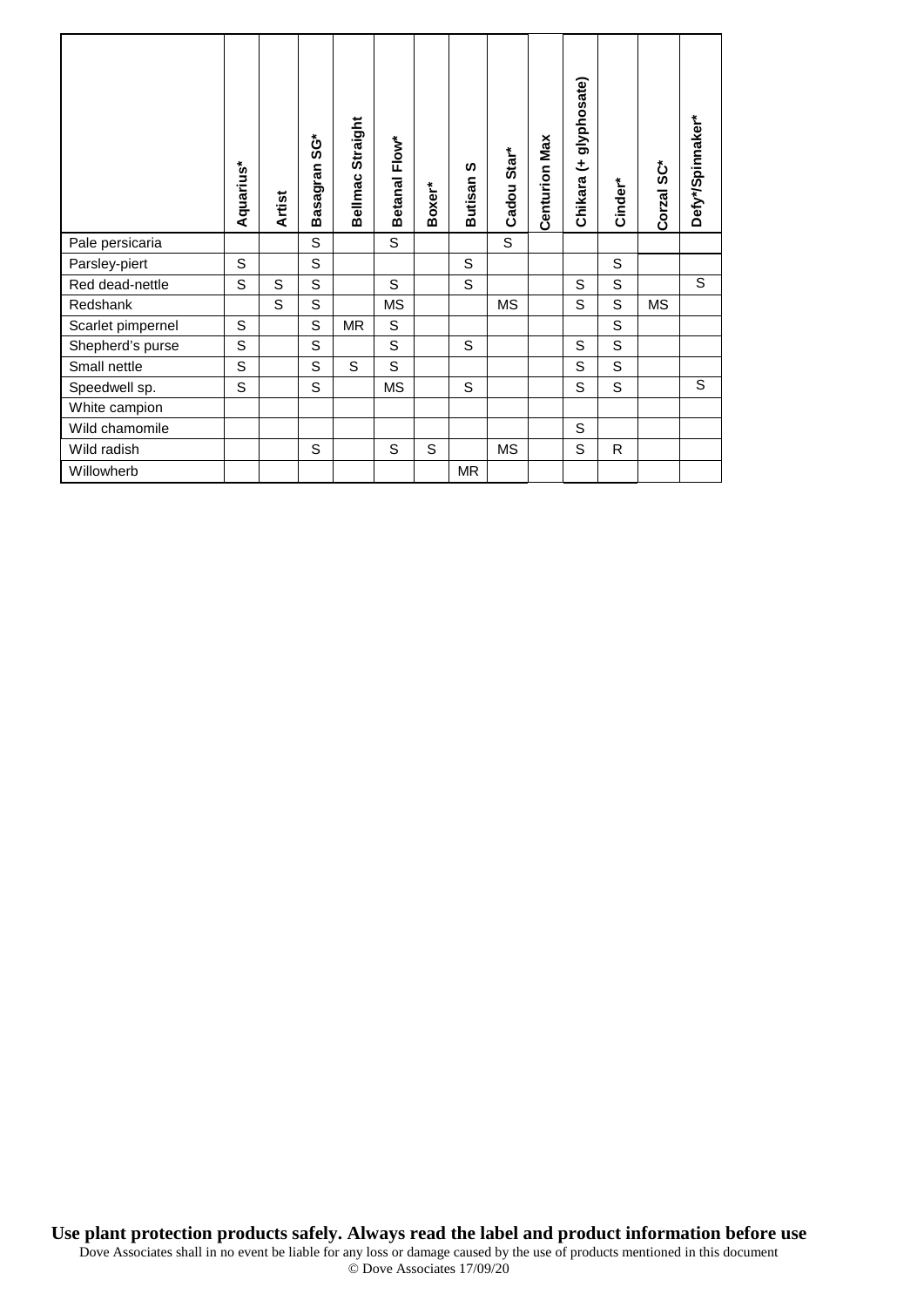|                       | Depitox*  | Devrinol* | Dow Shield 400* | Dual Gold*   | Ethosat 500*# | Goltix 70 SC* | glyphosate* | Laser* | lenacil*    | MCPA +/-MCPB |
|-----------------------|-----------|-----------|-----------------|--------------|---------------|---------------|-------------|--------|-------------|--------------|
| Annual meadow grass   |           | S         |                 | S            | S             | S             | S           | S      | S           |              |
| Annual mercury        |           |           |                 |              |               |               | $\mathbf S$ |        |             |              |
| <b>Black bindweed</b> | <b>MR</b> |           | <b>MS</b>       |              | S             | S             | S           |        | S           | <b>MR</b>    |
| Black nightshade      | ΜR        | R         |                 | ΜR           | <b>MS</b>     |               | S           |        | R           |              |
| <b>Bittercress</b>    |           | R         |                 | <b>MS</b>    |               |               | $\mathbf S$ |        |             |              |
| <b>Bugloss</b>        | ΜR        |           |                 |              |               |               | S           |        | ΜR          |              |
| Charlock              | S         | R         |                 |              | S             | S             | S           |        | S           | S            |
| Common chickweed      | <b>MR</b> | S         |                 | <b>MS</b>    | S             | S             | S           |        |             | <b>MR</b>    |
| Common fumitory       | ΜR        | R         |                 |              | S             | S             | S           |        | S           | S            |
| Common hemp-nettle    |           |           |                 |              | <b>MS</b>     | S             | $\mathbf S$ |        |             | S            |
| Common orache         | МS        |           |                 |              | S             | S             | S           |        | S           | MR           |
| Common poppy          | <b>MS</b> | S         |                 |              | <b>MS</b>     | S             | S           |        | S           | S            |
| Common sow thistle    | <b>MS</b> | <b>MS</b> | S               | S            | S             |               | $\mathbf S$ |        | $\mathbf S$ | S            |
| Corn marigold         |           | R         | S               |              |               | S             | $\mathbf S$ |        | S           |              |
| Corn spurrey          |           | S         |                 |              | S             | S             | $\mathbf S$ |        | $\mathbf S$ | MR           |
| Crane's bill          | ΜR        |           |                 |              |               |               | S           |        |             | ΜR           |
| Fat-hen               | S         | S         |                 | MS           | S             | S             | S           |        | S           | S            |
| Field forget-me-not   | <b>MS</b> | S         |                 |              |               | S             | S           |        | $\mathbf S$ |              |
| Field pansy           |           | MS        |                 |              | <b>MS</b>     | S             | S           |        | R           | MR.          |
| Field penny-cress     | S         | R         |                 |              | МS            | S             | $\mathbf S$ |        | S           | S            |
| Fool's parsley        |           |           |                 |              | R             | S             | S           |        |             |              |
| Gallant soldier       |           |           |                 |              |               |               | S           |        |             |              |
| Groundsel             | <b>MR</b> | S         | S               | <b>MS</b>    |               | S             | S           |        | MS          | <b>MR</b>    |
| Henbit dead-nettle    |           |           |                 |              | R             |               | S           |        | ΜR          |              |
| Knotgrass             | <b>MR</b> | S         |                 |              | S             | S             | $\mathbf S$ |        | S           | ΜR           |
| Mayweed sp.           |           | S         | S               | S            | S             | S             | S           | S      | S           | ΜR           |
| Pale persicaria       | <b>MR</b> | <b>MS</b> | ΜR              |              | S             | S             | S           |        | S           | MR           |
| Parsley-piert         |           | R         |                 |              |               | S             | S           |        |             |              |
| Red dead-nettle       |           |           |                 | $\mathbf S$  | R             | S             | S           |        | MR          |              |
| Redshank              | <b>MR</b> | <b>MS</b> | MR              | $\mathsf{R}$ | S             | S             | S           |        | S           | MR           |
| Scarlet pimpernel     | <b>MR</b> |           |                 |              | S             |               | S           |        | S           | MR           |
| Shepherd's purse      | S         | <b>MS</b> |                 |              |               | S             | S           |        | S           | S            |
| Small nettle          | S         | <b>MS</b> |                 |              | <b>MS</b>     | S             | S           |        | <b>MS</b>   | S            |
| Speedwell sp.         | MR        | S         |                 | S            | ΜR            | S             | S           |        | ΜR          | MR           |
| White campion         |           |           |                 |              |               |               | S           |        | S           |              |
| Wild chamomile        |           |           |                 |              |               |               | S           |        | S           |              |
| Wild radish           | S         |           |                 |              | $\mathbf S$   |               | S           |        | S           | S            |
| Willowherb            |           |           |                 | MR           |               | R             |             |        | S           |              |

**Use plant protection products safely. Always read the label and product information before use**  Dove Associates shall in no event be liable for any loss or damage caused by the use of products mentioned in this document © Dove Associates 17/09/20